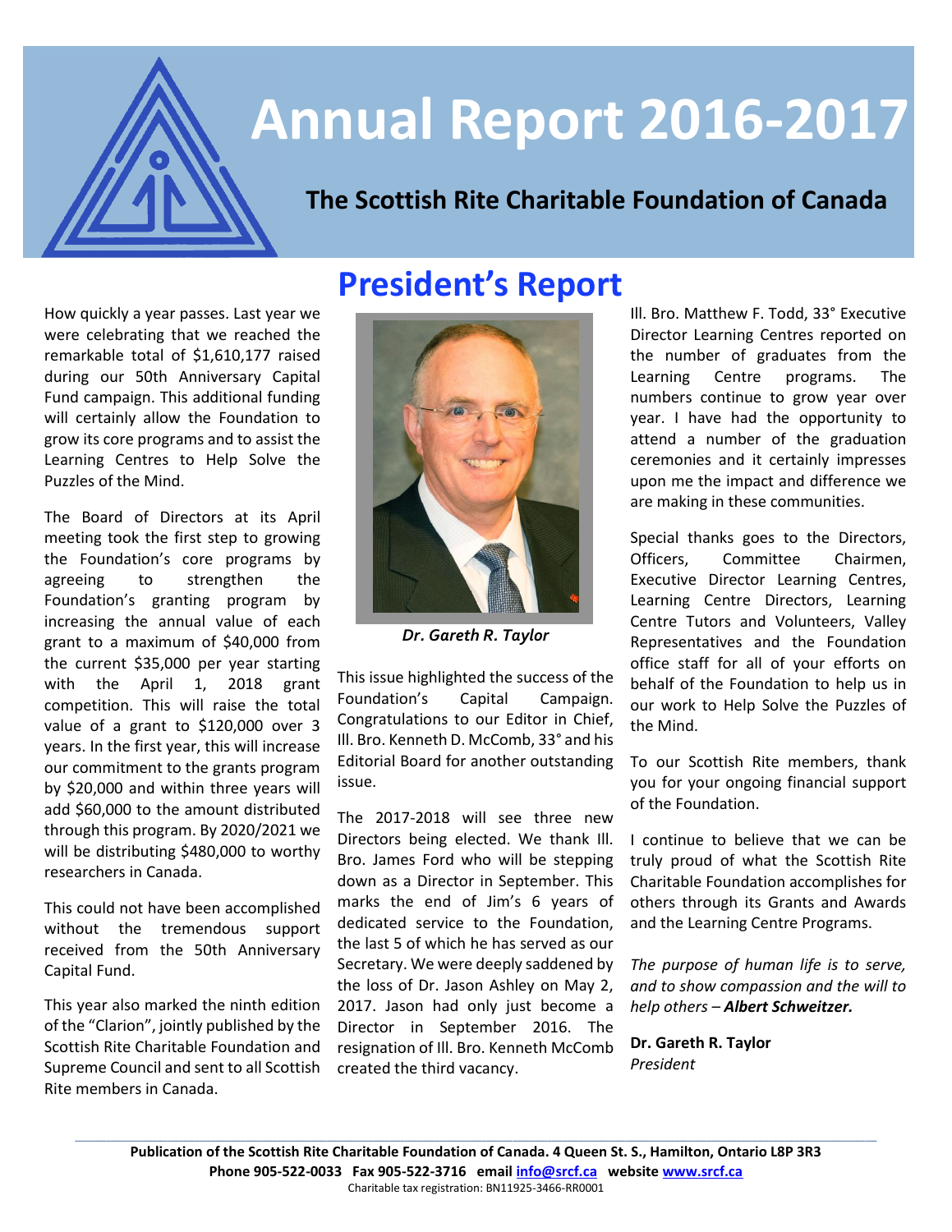### **Treasurer's Report**

The Foundation receives wonderful support from Scottish Rite members, families and other organizations. While the 50th Anniversary campaign has finished, donations and bequests reflect continued support in the current year. The financial highlights of the year ended May 31, 2017 follow.<sup>1</sup>

Donations and bequests in the current year amounted to \$299,560 compared to \$281,064 in the prior year. Investment income of \$844,722 showed improvement over \$540,266 earned last year. Crude prices remain unstable which affects the value of our equity portfolio and the Canadian dollar. Improving equity markets have led to higher returns. Interest rates remain low which impacts 51% of the portfolio. At year end, an unrealized gain of \$224,095 was recognized compared with an unrealized loss of \$465,722 in 2016.

Expenses for the year declined to \$140,012 compared to \$164,195 in the prior year. The Foundation incurred the costs of \$28,191 for the second part of an Advanced Language training course for tutor trainers. These costs incurred by the Foundation demonstrate the continuing commitment to Learning Centre operations. A new Learning Centre in Hamilton was incorporated on November 7, 2016. Since the 50th Anniversary campaign ended in the prior year, no costs were incurred in 2017. Other expense categories in total were lower.

Research grants and bursaries totalled \$439,636 in 2017 compared to \$423,541 in 2016. Distributions to Learning Centres in the current year were \$4,850 compared to \$51,355 in 2016, During the 50th Anniversary Capital Campaign many supporters donated directly to the Foundation but requested that their donations be directed to specific Learning Centres. With the end of the campaign these donations are being sent directly to the Learning Centres.

Net revenue of \$783,879 showed improvement over 2016 where an excess of expenses and distributions over revenue was \$283,483. The net increase in cash was \$574,828 in 2017 compared to \$236,120 in 2016.

The portfolio had a market value of \$16.8 million at May 31, 2017 and \$16.6 million in 2016. Accounting standards require that we state the portfolio at market value, rather than at cost, and this creates unrealized gains or losses each year end. However, more cash was on hand at year end due to liquidating some equity positions in 2017. Net assets were \$17.7 million in 2017 compared to \$16.9 million in 2016.

Commodity and equity markets have shown signs of improvement during 2017. The Foundation takes a very long-term view with respect to the earning potential of the portfolio. Since January 1, 2000, the portfolio has earned a return of 5.77%. We hope for improved equity returns and higher interest rates in the near term.

#### **Duncan S. Skinner**

*Treasurer*

<sup>1</sup> The financial information presented in this report is a subset of the full 2017 audited financial statements due to available space. The full 2017 audited set of comparative financial statements is available by contacting the Foundation's office.

# **2016-2017 Financial Highlights**

### **Statement of Operations**

| Year ended May 31               | 2017      | 2016       |
|---------------------------------|-----------|------------|
| Revenue                         | \$        | \$         |
| Donations & Bequests            | 299,560   | 281,064    |
| Investment income               | 844,722   | 540,266    |
|                                 | 1,144,282 | 821,330    |
| <b>Expenses</b>                 |           |            |
| Administration                  | 55,133    | 54,622     |
| Directors                       | 6,462     | 5,438      |
| Insurance                       | 8,234     | 8,023      |
| <b>National Learning Centre</b> | 36,939    | 45,376     |
| <b>Professional fees</b>        | 17,000    | 25,000     |
| Promotion & public relations    | 13,368    | 25,736     |
| Information Technology          | 2,876     | 0          |
|                                 | 140,012   | 164,195    |
|                                 |           |            |
| Excess of revenue over expenses | 1,004,270 | 657,135    |
|                                 |           |            |
| <b>Distributions</b>            |           |            |
| Grants                          | 421,636   | 422,041    |
| <b>Bursaries</b>                | 18,000    | 1,500      |
| Learning Centre Donations       | 4,850     | 51,355     |
|                                 | 444,486   | 474,896    |
|                                 |           |            |
| Excess of revenue over expenses | 559,784   | 182,239    |
| Unrealized (loss) gain          | 224,095   | (465, 722) |
| (Deficiency) / Excess           | 783,879   | (283, 483) |
|                                 |           |            |

### **Statement of Financial Position**

| Year ended May 31     | 2017       | 2016                  |
|-----------------------|------------|-----------------------|
| <b>Assets</b>         | S          | \$                    |
| Cash                  | 976,505    | 401,677               |
| Receivables           | 460        | 400                   |
| HST/GST receivable    | 3,100      | 4,499                 |
| Prepaids              | 7,609      | 610                   |
|                       | 987,674    | 407,186               |
| Investments           |            | 16,757,790 16,557,969 |
|                       |            | 17,745,464 16,965,155 |
| <b>Liabilities</b>    |            |                       |
| Payables and accruals | 28,090     | 31,660                |
|                       | 28,090     | 31,660                |
| <b>Net assets</b>     |            | 17,717,374 16,933,495 |
|                       | 17,745,464 | 16,965,155            |

#### **Statement of Changes in Net Assets**

| Year ended May 31             | 2017    | 2016                  |
|-------------------------------|---------|-----------------------|
|                               |         |                       |
| Net assets, beginning of year |         | 16,933,495 17,216,978 |
| (Deficiency) / Excess         | 783,879 | (283, 483)            |
| Net assets, end of year       |         | 17,717,374 16,933,495 |

**\_\_\_\_\_\_\_\_\_\_\_\_\_\_\_\_\_\_\_\_\_\_\_\_\_\_\_\_\_\_\_\_\_\_\_\_\_\_\_\_\_\_\_\_\_\_\_\_\_\_\_\_\_\_\_\_\_\_\_\_\_\_\_\_\_\_\_\_\_\_\_\_\_\_\_\_\_\_\_\_\_\_\_\_\_\_\_\_\_\_\_\_\_\_\_\_\_\_\_\_\_\_\_\_\_\_\_\_\_\_\_\_\_\_\_\_\_\_\_\_\_\_\_\_\_\_\_\_\_\_\_\_\_\_\_\_\_\_\_\_\_\_\_\_\_\_\_\_\_\_\_\_\_\_\_\_\_\_\_\_\_\_\_\_\_\_\_\_\_\_\_\_\_\_\_\_\_\_\_\_\_\_\_\_\_\_\_\_\_\_\_\_\_\_\_\_\_\_\_\_\_\_\_\_\_\_\_ Publication of the Scottish Rite Charitable Foundation of Canada. 4 Queen St. S., Hamilton, Ontario L8P 3R3 Phone 905-522-0033 Fax 905-522-3716 email [info@srcf.ca](mailto:info@srcf.ca) website [www.srcf.ca](http://www.srcf.ca/)** Charitable tax registration: BN11925-3466-RR0001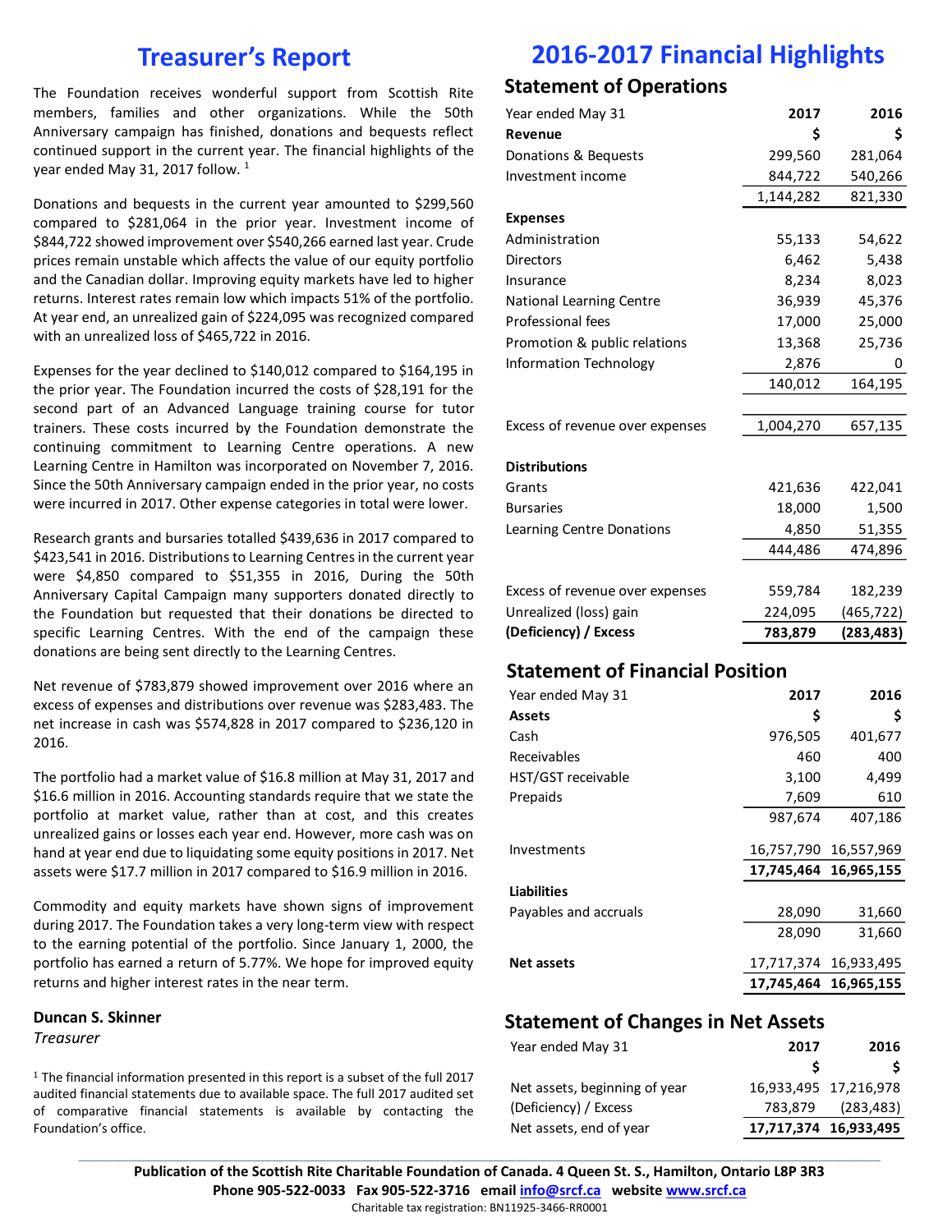## **Grants & Awards**

# **Learning Centre Program**

The Scottish Rite Charitable Foundation of Canada continues to support researchers who are seeking to "Help Solve the Puzzles of the Mind". Success can be seen in new understandings of the disease, which may lead to new and effective treatments and a better quality of life for those coping with the disease, along with family and caregivers.

The Awards Committee is committed to supporting promising researchers during the early years of their studies. Recipients tell us that it was only through early funding by the Foundation that they were able to conduct their research and develop a personal reputation that attracted funding from other agencies in later years. They credit the Foundation with being the spark plug in starting a successful career.

During the last year, the Awards committee received 17 applications for Major Research Grants (\$35,000 per year for up to three years) and recommended funding 4 new Research Grants. In addition, the Foundation continues its support of 4 Major Grant recipients for a 2nd year and 4 recipients for a 3rd year. Total support for the Major Grants program for 2016-2017 was \$421,636.

The Foundation was again greatly indebted to Dr. Anurag Tandon from the University of Toronto, who chairs the review panel with the generous assistance from professional colleagues across Canada.

The Provincial Deputy Bursary program was reinstated this year and a total of 20 bursaries totaling \$18,000 were distributed across the county.

The SRCF receives many letters of thanks from recipients expressing appreciation for the support received. Scottish Rite members may learn more about the scope and results of the research funded through their donations through the Scottish Rite Charitable Foundation website (www.srcf.ca).

#### **Dr. Loren Kline**

*Chair, Awards Committee*

#### **NEW MAJOR RESEARCH GRANTS**

(Amount shown is 3 year total funding)

**Dr. Pushpal Desarkar \$103,680 Co-applicants: Drs. Z. Daskalakis, T. Rajji, D. Blumgerger, S. Ameis, M-C Lai**

#### **Centre for Addiction and Mental Health, Toronto, ON**

*Assessing and Stabilizing Neuroplasticity in Autism Spectrum Disorder using Transcranial Magnetic Stimulation*

| Dr. Julie Lefebvre                                          | \$105,000 |
|-------------------------------------------------------------|-----------|
| <b>Hospital for Sick Children, Toronto, ON</b>              |           |
| The roles of the autism associated clustered Protocadherins |           |
| genes in inhibitory circuitry development and dysfunction   |           |
| Dr. Lisa Münter                                             | \$105,000 |
| <b>McGIII University, Montreal QC</b>                       |           |
| Cellular effects of RHBDL4-generated APP fragments          |           |
| Dr. Jing Wang                                               | \$105,000 |
| Ottawa Hospital Research Institute. Ottawa ON               |           |

*Targeting the aPKC-CBP pathway in Alzheimer's disease*

The Learning Centre Program continues to operate with 8 Centres in Canada, and 1 satellite pilot operation in Bracebridge, Ontario. This is the final year for the Bracebridge pilot and a recommendation will be made this fall which will include the criteria for future satellite operations. Overall statistics show 114 volunteer Tutors tutoring 157 children and accumulating more than 7300 tutoring hours. During the past year, there have been 63 children who have completed the Orton-Gillingham program and have moved on in their educational journey. All 8 Centres have now graduated children and have been dedicated and recognized as mature Centres.

The Foundation has provided funding for a 45 hours Advanced Language Course which was held in four sessions. The last session was held in Halifax, in May, and there were 9 graduates completing the course. These graduates are eligible to take further studies/training to become Orton-Gillingham Trainers and/or Centre Senior Mentors. The annual Centre Directors meeting was held in Halifax in May, and most of the Directors attended an Orton-Gillingham Workshop facilitated by William VanCleave and sponsored by the Halifax Centre. These annual meetings are funded by the Foundation and enable the Centre Directors to compare notes and be a resource for each other in our Canadian network. The Foundation is also providing funding for a Trainers meeting in Hamilton, Ontario in October. This will provide an opportunity for the Trainers from across Canada to discuss, and improve training techniques, and to plan a future Advanced Language course. Three of the graduates from the Advanced Language course are Certified Tutors from the Nova Scotia Department of Labour and Advanced Education and with further advancement they will help to sustain the adult learning program in that province.

The Hamilton Learning Centre is getting closer to becoming a reality with many of the initial steps in place and a possible opening early in 2018.

The key to success for any Centre is, of course, sustaining financial support from on-going fund raising activities. There needs to be strong support from the Valley where the Centre is located, as well as Valleys in surrounding areas to join in promoting and helping to maintain the operating costs required to sustain a Centre. Along with the financial support, each Centre needs a staff of volunteers who are the life blood of each Centre. Those people who have, and continue to fill these roles, find it a very rewarding and fulfilling experience. The total yearly operating budget for the 8 Centres will exceed \$775,000 again this year, which is a huge amount for the Centres to raise.

The Learning Centre Program has been a huge success and the Scottish Rite Charitable Foundation is fulfilling a desperate need to children diagnosed with dyslexia, in the 8 communities where we have Learning Centres. The program has been a tremendous boost to the profile and recognition of Freemasons right across the country.

#### **Matthew F. Todd**

*Executive Director Learning Centres.*

**\_\_\_\_\_\_\_\_\_\_\_\_\_\_\_\_\_\_\_\_\_\_\_\_\_\_\_\_\_\_\_\_\_\_\_\_\_\_\_\_\_\_\_\_\_\_\_\_\_\_\_\_\_\_\_\_\_\_\_\_\_\_\_\_\_\_\_\_\_\_\_\_\_\_\_\_\_\_\_\_\_\_\_\_\_\_\_\_\_\_\_\_\_\_\_\_\_\_\_\_\_\_\_\_\_\_\_\_\_\_\_\_\_\_\_\_\_\_\_\_\_\_\_\_\_\_\_\_\_\_\_\_\_\_\_\_\_\_\_\_\_\_\_\_\_\_\_\_\_\_\_\_\_\_\_\_\_\_\_\_\_\_\_\_\_\_\_\_\_\_\_\_\_\_\_\_\_\_\_\_\_\_\_\_\_\_\_\_\_\_\_\_\_\_\_\_\_\_\_\_\_\_\_\_\_\_\_ Publication of the Scottish Rite Charitable Foundation of Canada. 4 Queen St. S., Hamilton, Ontario L8P 3R3 Phone 905-522-0033 Fax 905-522-3716 email [info@srcf.ca](mailto:info@srcf.ca) websit[e www.srcf.ca](http://www.srcf.ca/)** Charitable tax registration: BN11925-3466-RR0001